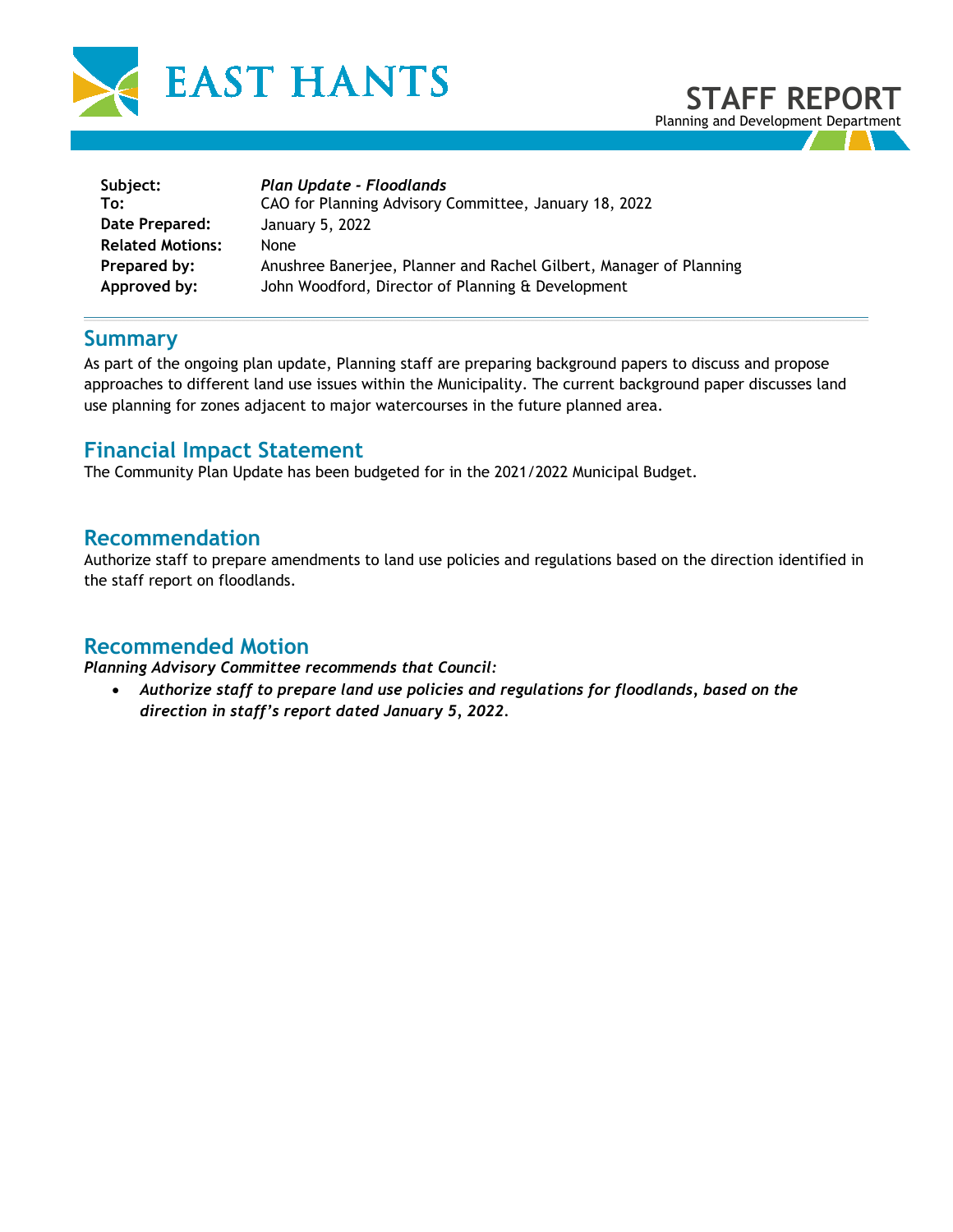# **Background**

Floods are a natural event in Nova Scotia's ecosystems and can occur for a variety of reasons, including heavy rainfall, snow melt, ice jams, high tides and storm surges. Flooding becomes an issue when it impacts communities and causes damage to property, infrastructure or people.

Increasing urbanization and development of impermeable surfaces, as well as impacts from climate change will cause a predicted rise in instances of flooding in Nova Scotia into the future. Already, flood related property damage is one of the most costly and leading causes of property damage in Nova Scotia.

The occurrence of flooding in Nova Scotia has resulted in the development of a Statement of Provincial Interest (SPI) Regarding Flood Risk Areas, administered by the Nova Scotia department of Municipal Affairs and Housing with a goal of protecting public safety and property and reducing the requirement for flood control works and flood damage restoration in floodplains. Provisions in the SPI state that for floodplains which have not been mapped, planning documents should at minimum be reasonably consistent with provisions applicable to floodway fringe zones, indicating that development, provided it is flood proofed, may be permitted except for the storage or production of hazardous materials, and development where flooding could pose a significant threat to the safety of residents if evacuation became necessary.

Flooding is a multijurisdictional issue. The Municipal Government Act delegates power to Nova Scotia municipalities to enact many flood-related planning measures. These include regulating or prohibiting excavation or filling in of land on floodplains identified in the land use by-law, regulating or prohibiting development within a specified distance of a watercourse and prohibiting development on land that is subject to flooding or subsidence.

The Municipality of East Hants has multiple major rivers and waterways flowing through it and has taken steps in the current planned area regarding floodproofing and development management in known flood prone lands. Council commissioned a Floodplain Mapping Study in 2013, which updated the flood lines of the Shubenacadie River and mapped the floodlines of the Nine Mile River between Garden Rd. and Hwy 102. From this study, the moderate (1 in 100 year) and high risk (1 in 20 year) flood lines were updated. Council amended the Municipal Planning Strategy and Land Use Bylaw in 2016 so that the extents of the High Risk Floodplain (HF) Zone and Moderate Risk Floodplain (MF) Overlay Zone correspond to the most recent flood lines from the 2013 study. Several major rivers in the planned area of East Hants are not covered by the Floodplain Mapping Study. Council has taken steps to ensure the riparian zone around these watercourses remain healthy and provide some level of protection for properties adjacent to rivers through the establishment of the Watercourse Greenbelt (WG) Zone, which has been established generally within 30 m of the Sackville, Shubenacadie, Nine Mile, Meander, Beaverbank, and Herbert Rivers, Rhines Creek, Black Brook, and Barney's Brook, on land which is not covered by floodplain mapping. Development in the WG zone is restricted to the future development of passive recreational opportunities, conservation related uses, and development that is specifically related to the provision of Municipal services.

For watercourses not covered by the WG Zone, regulation 3.26 from the General Provisions of the Land Use Bylaw outline setback distances required for any structure located near a watercourse. Watercourses 0.5m or greater in width require a setback of 20m, while watercourses 0.5m or less in width, or which are intermittent or seasonal have a required setback of 6 m.

The future planned area of the Municipality of East Hants currently has no restrictions or zoning in place to either protect the health of the major watercourses in this area or provide flood protection for properties adjacent to major watercourses. Planning staff suggest that it is important to ensure appropriate zoning is put into place which recognizes existing uses of properties adjacent to major watercourses while also ensuring flood protection and riparian health. This background paper will analyze the current land uses within 30 m of major watercourses in the future planned area, and review planning policies for areas adjacent to major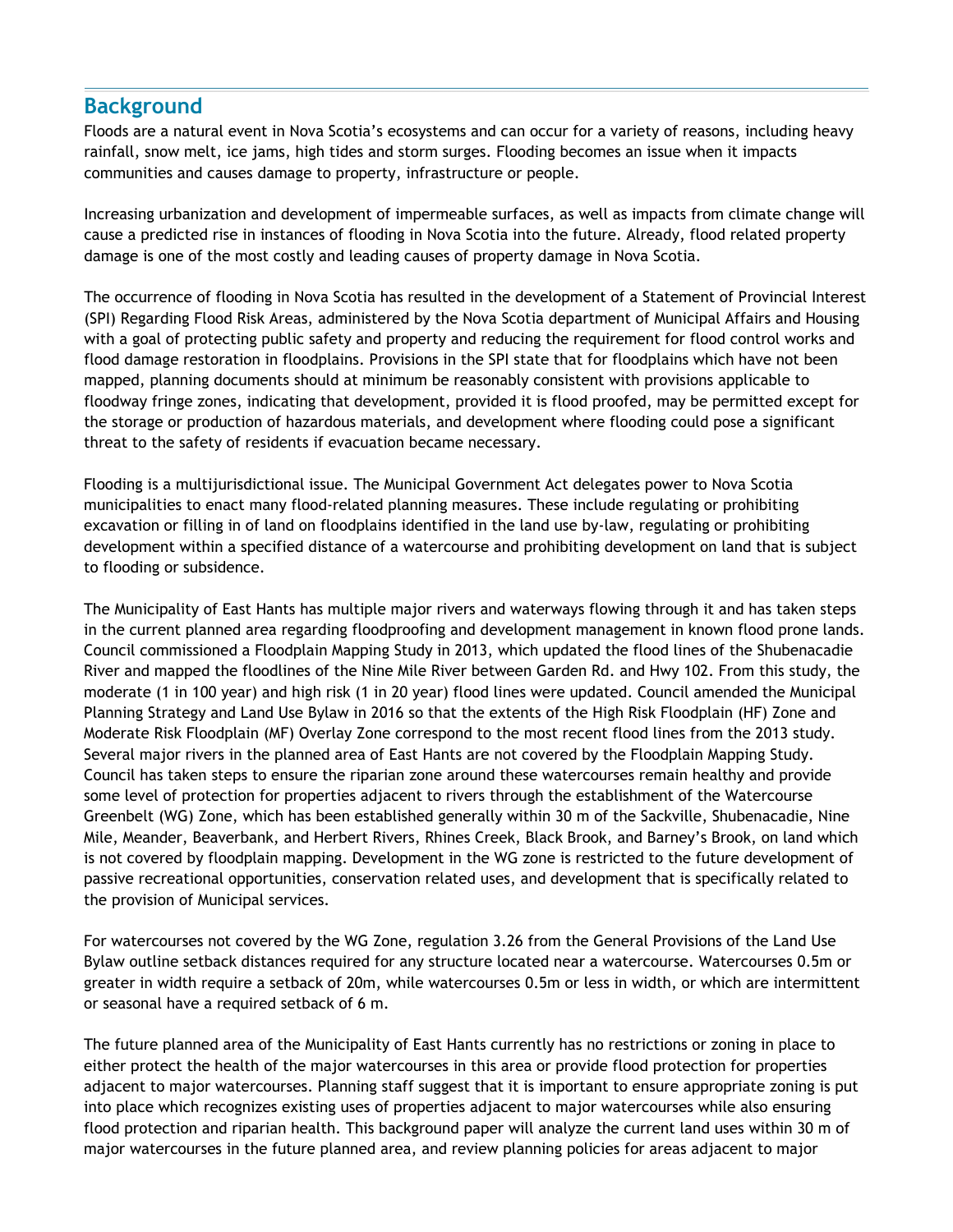watercourses in other Nova Scotia municipalities. Recommendations for floodland planning in the future planned area will be made based on this review.

## **Current Land Uses**

Municipal planning staff have completed a preliminary inventory of existing land uses within the Future Planned Area. Analysis was performed to identify the locations of major rivers within the Future Planned Area, and a layer was created showing a 30 m buffer from these waterways. The land uses which were intersected by these watercourses, and the 30 m buffer were assessed and recorded in the table below.

| <b>River</b>           | <b>Land Uses within 30m</b>                                                                                                                                              |
|------------------------|--------------------------------------------------------------------------------------------------------------------------------------------------------------------------|
| <b>Walton River</b>    | Resource/ agricultural<br>Residential/resource/agricultural<br>Resource                                                                                                  |
| Tennycape River        | Resource<br>Residential                                                                                                                                                  |
| <b>East Noel River</b> | Agricultural<br>Vacant<br>Residential/resource/agricultural<br>Residential<br>Residential/resource                                                                       |
| Five Mile River        | Resource<br>Residential/resource<br>Resource/ agricultural<br>Vacant<br>Residential/ Resource/ Agricultural                                                              |
| Kennetcook River       | Resource<br>Residential<br>Residential/resource/agricultural<br>Resource/ agricultural<br>Residential/resource<br>Residential/agricultural<br>Agricultural<br>Commercial |

The majority of land within 30 m of the major rivers in the Future Planned Area is being used for resource, agricultural and/ or residential uses, with some commercial uses in close proximity of the Kennetcook River.

# **Flood Zoning in Other Municipalities**

#### **Kentville:**

The Town of Kentville has some similar zoning to East Hants. The Land Use By-Law details a Conservation Zone (O1), which applies to areas affected by the floodwaters of the Cornwallis River and Mill Brook. The land in this zone is located north of the former railway line and has very limited access. Permitted uses include conservation and related projects, open space, parks and crop farming, grazing and pasturage. For the more developed areas, the Town of Kentville has a floodway overlay zone, and a floodway fringe overlay, which was applied to lands which were not previously identified as Flood Risk Areas. The overlay is intended to provide flexibility regarding development in recognition of pre-existing development patterns and hardship that strict limitations would place on property owners.

### **Cumberland:**

The Municipality of Cumberland faces many of the same concerns regarding flooding as East Hants. The latest MPS for the Municipality of Cumberland identifies challenges associated with planning for flooding without high-resolution information about the local topography and river characteristics or data on precipitation and long-term river gauge. As in East Hants, much of this data does not yet exist at a satisfactory level of accuracy in the Cumberland context, and developing this data will take considerable time and money. In recognition of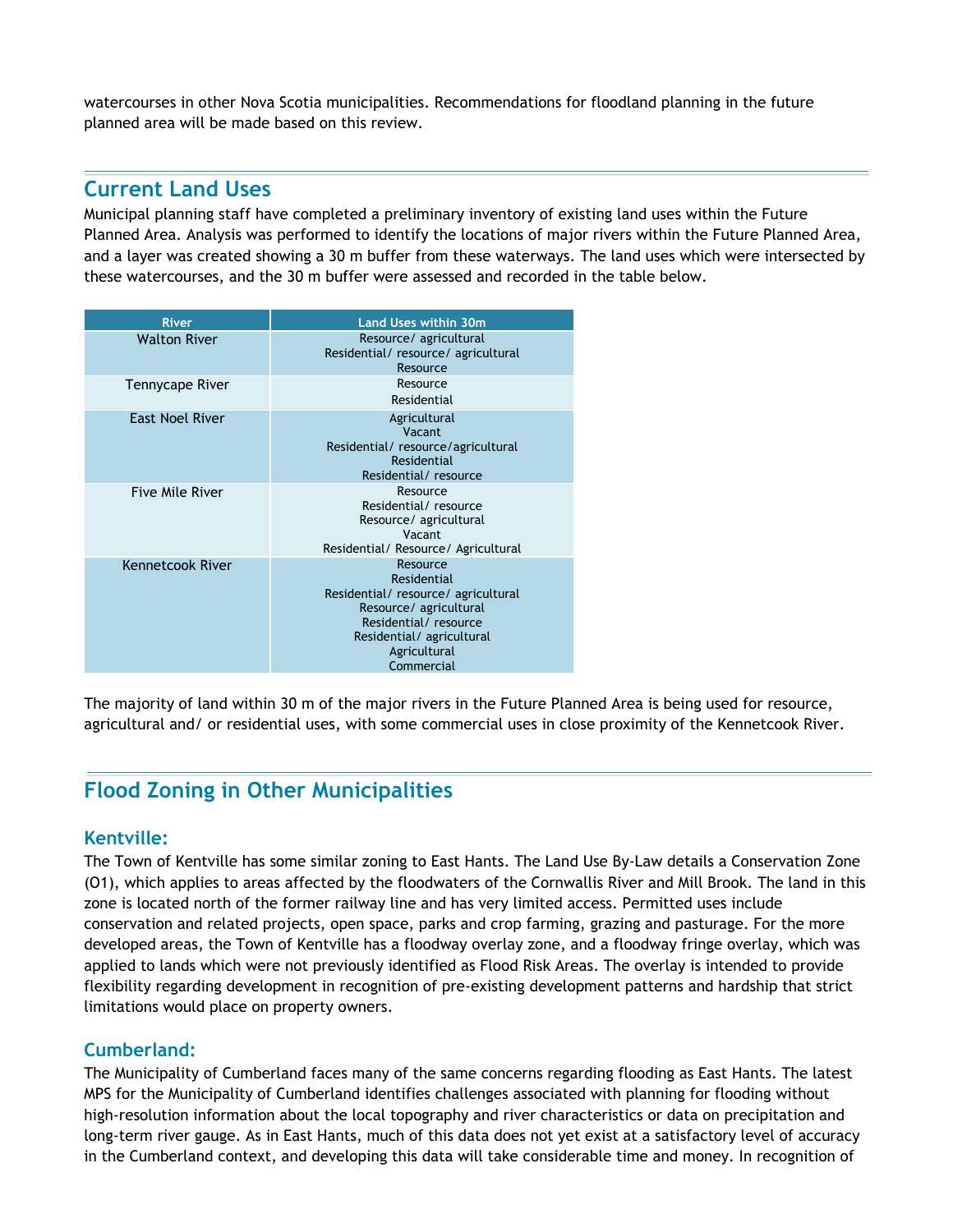these constraints, The Municipality of Cumberland elected to take a cautious approach by tightly limiting development in the areas immediately adjacent to major rivers and to be cautious with development in identified geomorphic floodplains. They achieved this through implementation of a Flood Hazard Zone, intended to limit development on lands identified as presenting a higher risk of environmental hazards to development. In the Flood Hazard Zone agricultural and existing dwelling uses are permitted as-of-right, while site plan approval is required for expansion of non-conforming uses, recreational vehicle parking, short-term rentals and single-unit dwellings.

# **Public Comments**

During the Plan Update Open Houses and as part of the Plan Update survey, staff received feedback regarding protection of environmentally sensitive lands. Some of the comments from the residents are listed below:

- *Living in East Hants is great but long-standing flooding issues have been ignored for far too long.*
- *I am not familiar with much of the development besides that happening near Elmsdale. With any development I am concerned with the use of flood plains or flood prone areas being developed and the effect on the environment.*
- *No, concerned about flooding and will they have affordable housing?*
- *Shoreline development Shubie River system needs protected status.*
- *First and foremost, East Hants needs strong regulations to protect the environment of the region and keep the waterways clean and accessible.*
- *With the current trend of global warming the environment should be our number one concern.*

The Plan Update survey also included questions for residents asking them about environmental conservation and preservation. Almost 70% of the residents who responded to the survey from the future planned area selected that environmental preservation should have strong regulations, approximately 25% responded that environmental preservation should have average regulations and around 5% suggested limited regulations. Responses from the Open houses and Plan Update clearly suggest that there is a strong interest from the community members for environmental preservation.

## **Recommended Approach**

Analysis of the existing land inventory suggests that the major rivers in the future planned area intersect with resource, residential, agricultural, vacant and commercial land. Anecdotal evidence suggests flooding is not a frequent issue on the major river flowing through the future planned area, with the exception of the Kennetcook River where it flows through the village of Kennetcook. However, there is very limited information available on the topic, and no floodplain mapping completed for rivers in the future planned area. Over time, with climate change, the impact from flooding on the rivers could become more of an issue.

Planning Staff recommend that the Watercourse Greenbelt (WG) Zone regulations be used along the five more significant waterways (identified earlier in the staff report) along with the portion of the Shubenacadie River within the future planned area. These regulations will: protect properties from the risk of flooding; protect the quality of water; control sedimentation and erosion; and will also help to maintain rural character. It is recommended that these regulations apply to the area of land inwards 30 metres from the river. Land uses would be limited to include passive recreation, conservation related, and development specifically related to the provision of municipal services. This will mirror existing regulations in the planned area of the municipality. A copy of the regulations for the WG Zone have been appended to this staff report.

For smaller waterways and in order to ensure protection of these watercourses in the future planned area, it is recommended that regulation 3.26 from the General Provisions of the Land Use Bylaw be adopted into the future planned area. Watercourses 0.5m or greater in width require a setback of 20m for any structure, while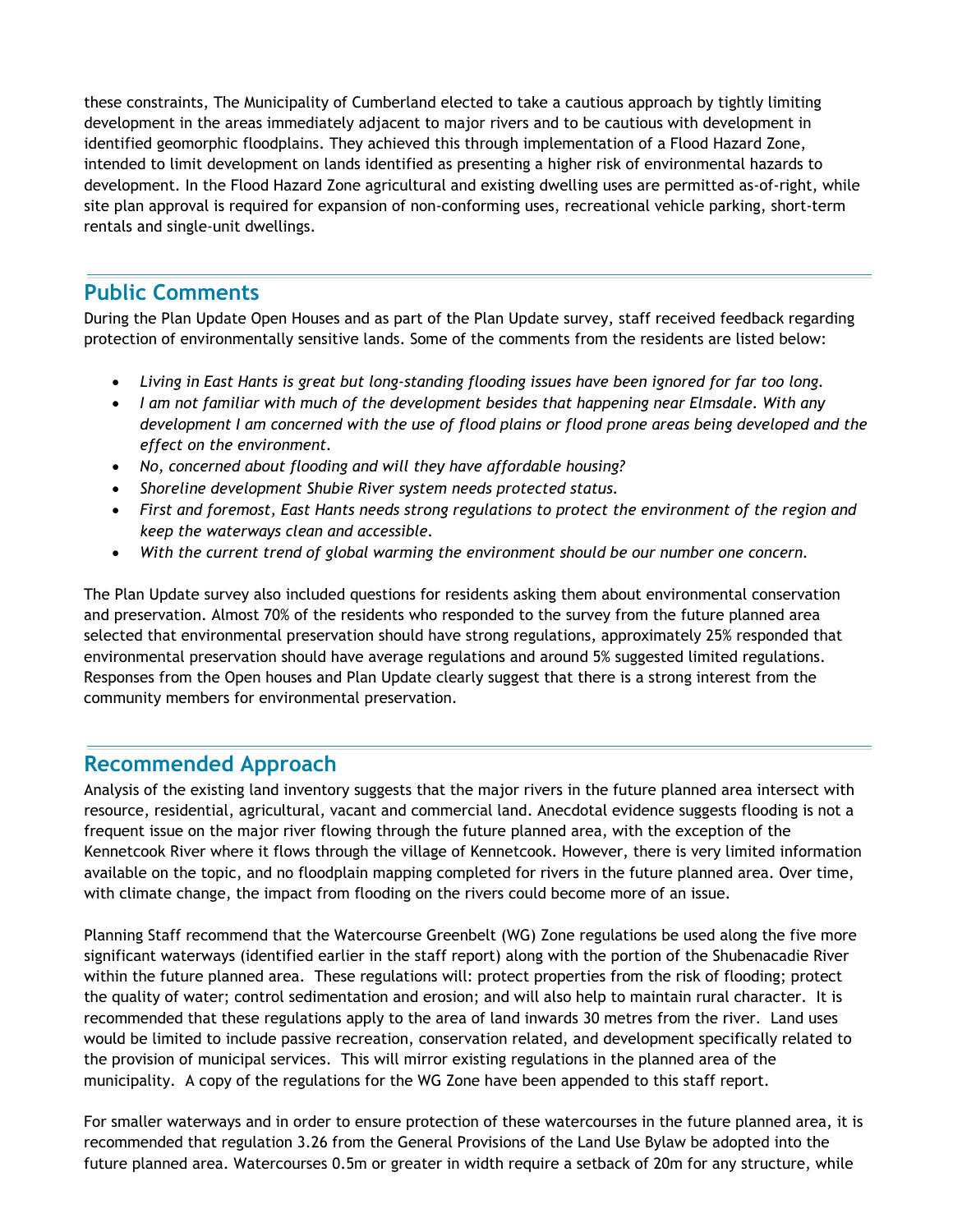watercourses 0.5m or less in width, or which are intermittent or seasonal have a required setback of 6 m. These regulations would also apply to setbacks from lakeshores. A copy of the existing regulations in section 3.26 of the Land Use Bylaw has been appended to this staff report.

Without any existing floodplain mapping for the Kennetcook River, it is difficult to create potential flood zones with any high level of accuracy. Floods are not uncommon in this area, with well known examples of community flooding in Kennetcook Village, most recently in heavy downpours in December of 2014. In order to create regulations which most effectively and efficiently protect property and river health from flood risk, Council may wish to consider undergoing floodplain mapping for the Kennetcook River in the future.

The introduction of development regulations will not only protect communities from potential flooding in the future but also reflect development patterns that serve the interest of the rural communities in East Hants.

# **Conclusions**

This community engagement undertaken for the plan update has suggested that for the people who responded, the majority are in support of environmental land use regulations. Staff are recommending that the regulations for the Watercourse Greenbelt (WG) Zone be applied to the five more major rivers in the future planned area – Walton, Tennycape, East Noel, Five Mile and Kennetcook Rivers. In addition to these rivers staff also recommend that the WG regulations also apply to the area of Shubenacadie River which flows through the future planned area.

There is a stretch of the Shubenacadie River located from the start of the river at the Minas Basin through to South Maitland which is being studied in the Fundy Shore Vulnerability Study. For this area, other regulations may be appropriate but this can be investigated once the Vulnerability Study is completed.

For other, smaller watercourses and lakeshores, staff recommend applying the regulations covered in 3.26, General Provisions of the Land Use Bylaw.

## **Recommendations**

Authorize staff to prepare amendments to land use policies and regulations based on the direction identified in the staff report on floodlands.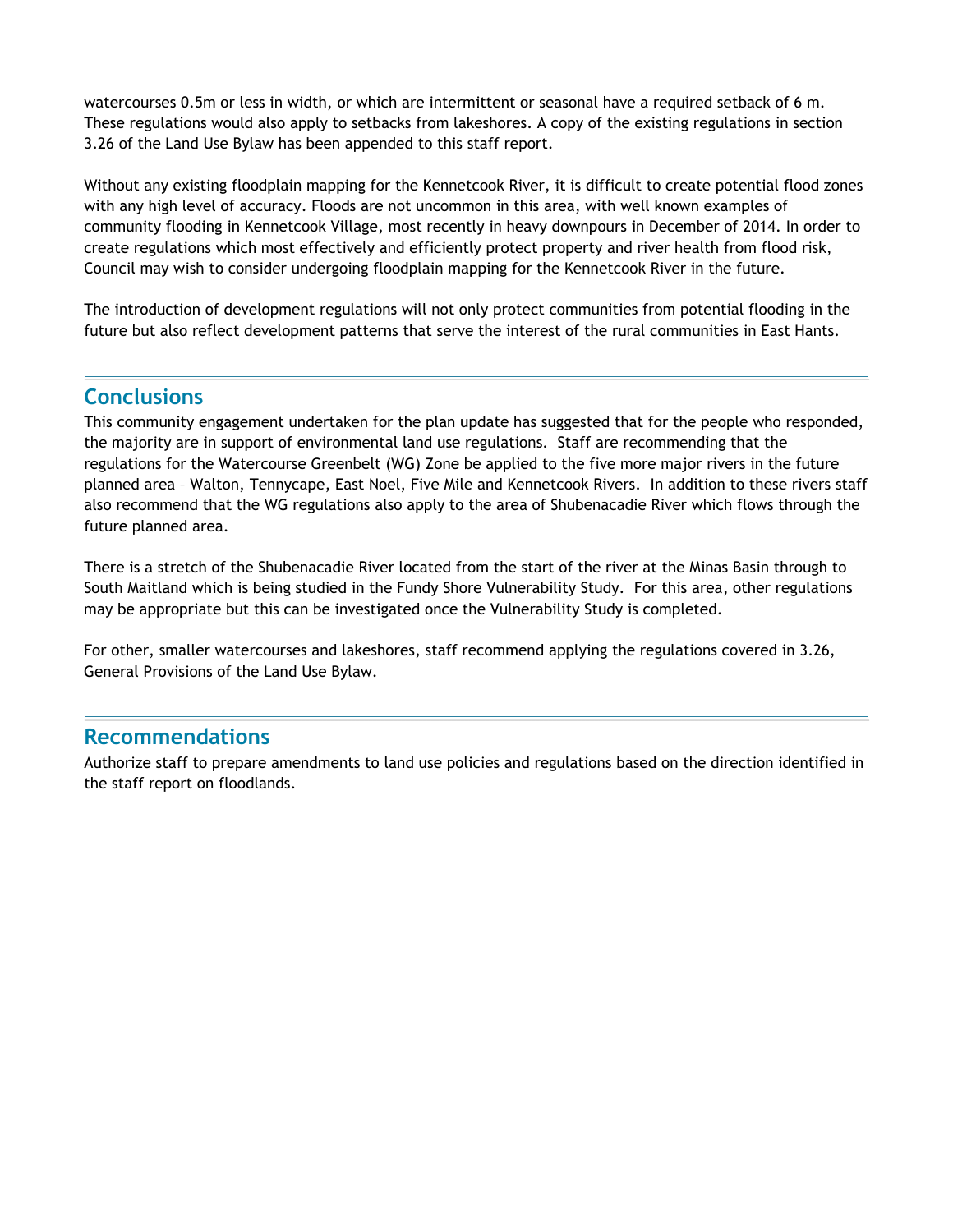PART 10 - ENVIRONMENTAL ZONES

#### 10.4. Watercourse Greenbelt (WG) Zone

#### 10.4.1. Permanent Structures

No permanent structures shall be permitted in a WG Zone unless the structure is accessory to the lawfully existing main use of the property.

#### 10.4.2. Vegetation Retention

To permit the control and management of subsurface and surface runoff, sedimentation and erosion lands within the WG Zone shall be maintained with existing vegetation. Where it is not practicable to maintain existing vegetation, a landscaped buffer shall be substituted. An environmental study completed by a qualified professional must demonstrate the ability of the buffer to provide for sedimentation and erosion control and management of subsurface and surface runoff.

#### 10.4.3. Site Plan Approval

All permitted uses are subject to the approval of a site plan. The Development Officer shall approve a site plan where the following matters have been addressed:

- a) Site design and layout shall take into consideration the soil conditions and shall minimize the amount of clearing and grubbing on steep slopes or erosive soils.
- b) A minimum of 60% of the vegetation shall be retained.
- c) Measures including lot grading shall be required to adequately dispose of storm and surface water from the site. This may also include measures to direct overland flows away from downslope development areas.
- d) All items required by this policy shall be adequately maintained in a manner which will not have adverse impacts on the adjacent aquatic environment.

Application for site plan approval shall be in the form specified in Appendix C and shall be accompanied by a sketch in sufficient detail to address all of the matters identified above. The refusal or approval of a site plan is appealable to Council in the same manner as an appeal for a variance.

#### 10.4.4. Altering Land Levels

Other than for the permitted uses in this section, placing of fill or significant alteration of topography shall not be permitted in the (WG) Zone unless:

- a) An environmental study in conformance with the format in Appendix D has been conducted and clearly shows that there will be no increase in flood elevation affecting other lands or areas, and no impairment of flood flows, flood water storage or ice passage, and no constriction likely to cause ice jamming that will deleteriously affect development on adjacent properties.
- b) Significant alteration of topography means cutting or filling of more than 10% of the lot area zoned WG or in excess of 93 m<sup>2</sup> of WG zoned land area, whichever is more stringent. Non-structural agriculture and gardening, and accessory recreation uses, road and utility construction and impoundment for fire fighting purposes are not subject to this requirement.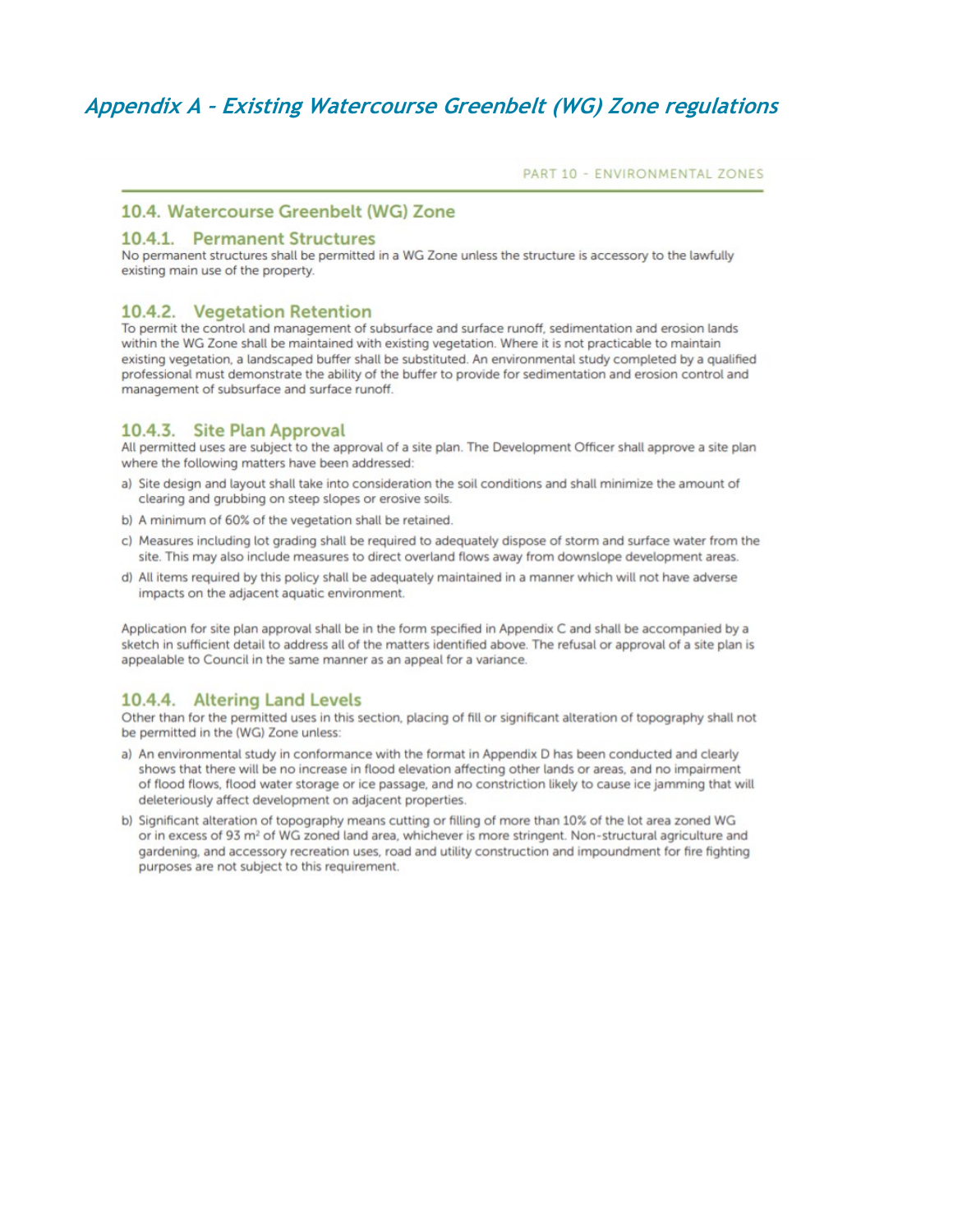# Appendix B - Existing Regulations - 3.26 of the Land Use Bylaw

#### 3.26. Setback from Watercourses

a) The following setback distances shall be required for any structure to be located near a watercourse, and such setbacks shall be in accordance with the following standards:

| <b>Watercourse Type</b>                | <b>Setback</b>  |
|----------------------------------------|-----------------|
| 0.5 m or greater in width <sup>A</sup> | 20 <sub>m</sub> |
| 0.5 m or less in width                 | 6 <sub>m</sub>  |
| Intermittent or seasonal               | 6 <sub>m</sub>  |

b) Where the setback from the watercourse, noted in the table above, cannot be met for existing structures and for existing undersized lots due to topography or the placement of an on-site disposal system, the setback may be reduced to no less than 15 m where all other requirements under the Land Use Bylaw are met.

c) Setback from Lakeshore - a 30 m setback shall be required from the high water mark of all lakes and the

nearest wall of any permanent structure. Where the 30 m setback cannot be met for existing structures and for existing undersized lots due to topography or the placement of an on-site disposal system, the setback may be reduced to no less than 15 m where all other requirements under the Land Use Bylaw are met

- d) No significant alteration of topography, being the cutting or filling of more than 10% of the land area within the setback or 93 m<sup>2</sup> of area within the setback, whichever is less, shall be permitted with the exception of:
	- i) Instances where an environmental study, as outlined in Appendix D of the Land Use Bylaw, has been conducted determining that there will be no deleterious environmental impacts or impacts on adjacent properties as a result of an impairment of stormwater drainage or storage. Under no circumstances shall a significant alteration of lands in excess of 50% within the setback area, be permitted.
- e) To permit the control and management of subsurface and surface runoff, sedimentation and erosion lands within the watercourse setback shall be maintained with existing vegetation. Where it is not practicable to maintain existing vegetation, a landscaped buffer shall be substituted. An environmental study completed by a qualified professional must demonstrate the ability of the buffer to provide for sedimentation and erosion control and management of subsurface and surface runoff.
- f) With the exception of the subsection dealing with the significant alteration of topography, the regulations for setbacks from watercourses above do not apply to fire fighting impoundments and related structures to water systems, or where otherwise permitted under the Land Use Bylaw.